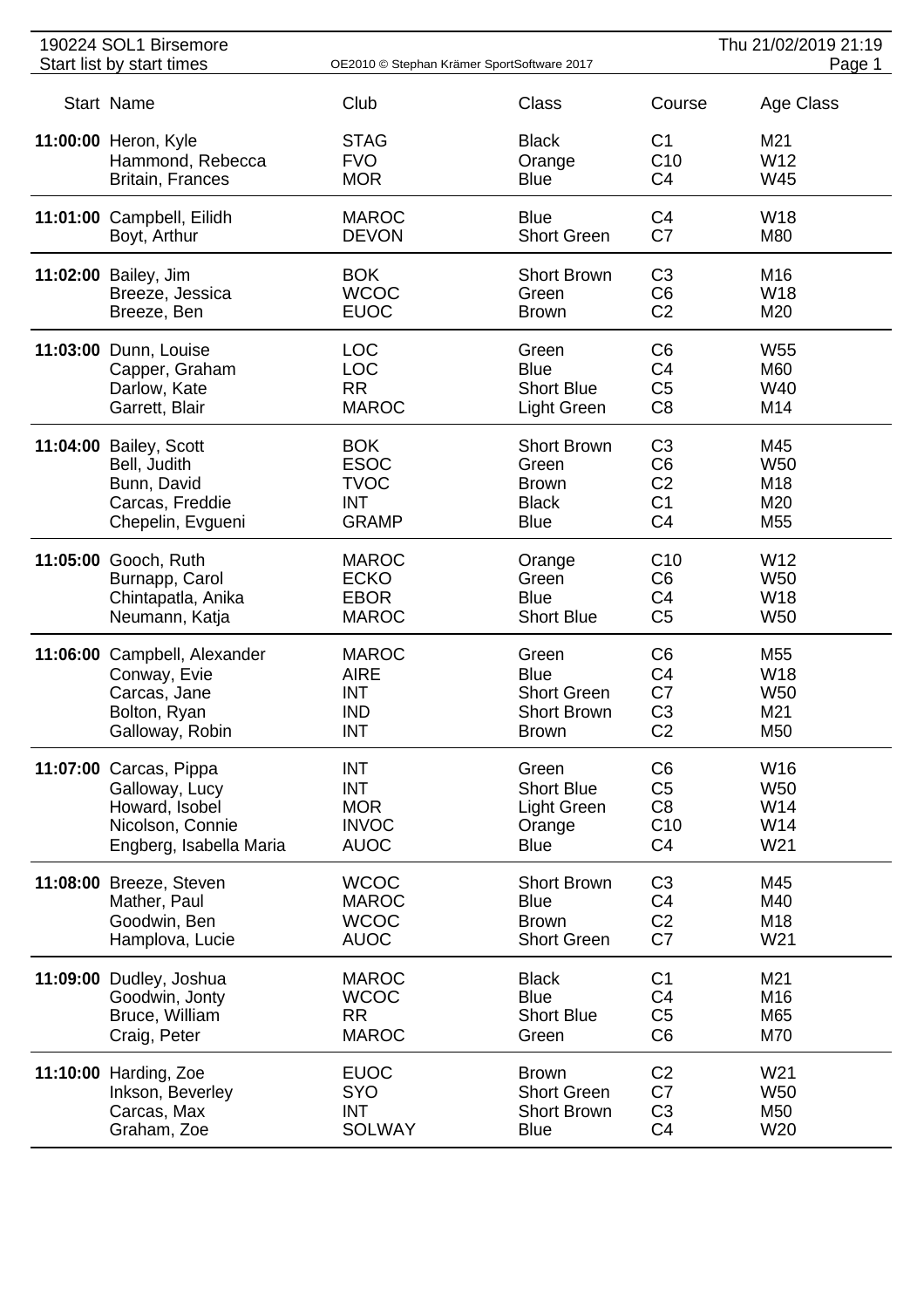| 190224 SOL1 Birsemore     |                                            |                    |                 | Thu 21/02/2019 21:19 |
|---------------------------|--------------------------------------------|--------------------|-----------------|----------------------|
| Start list by start times | OE2010 © Stephan Krämer SportSoftware 2017 |                    |                 | Page 2               |
| Start Name                | Club                                       | Class              | Course          | Age Class            |
| 11:11:00 Brown, Megan     | <b>ESOC</b>                                | Orange             | C <sub>10</sub> | W <sub>12</sub>      |
| Goodwin, Deborah          | <b>WCOC</b>                                | Green              | C <sub>6</sub>  | <b>W55</b>           |
| Carstairs, Grant          | <b>TAY</b>                                 | <b>Short Blue</b>  | C <sub>5</sub>  | M65                  |
| Harding, Tim              | <b>ELO</b>                                 | <b>Blue</b>        | C <sub>4</sub>  | M55                  |
|                           |                                            |                    |                 |                      |
| 11:12:00 Chisholm, Jane   | <b>BASOC</b>                               | <b>Short Brown</b> | C <sub>3</sub>  | W35                  |
| Brown, Rachel             | <b>ESOC</b>                                | Green              | C <sub>6</sub>  | W16                  |
| Heap, Stanley             | SO                                         | <b>Brown</b>       | C <sub>2</sub>  | M18                  |
| Chepelin, Oleg            | <b>INT</b>                                 | <b>Black</b>       | C <sub>1</sub>  | M21                  |
| Howard, Nikki             | <b>MOR</b>                                 | <b>Blue</b>        | C <sub>4</sub>  | W45                  |
| 11:13:00 Low, Chris       | <b>MAROC</b>                               | <b>Blue</b>        | C <sub>4</sub>  | M55                  |
| Barrie, Sue               | <b>MAROC</b>                               | <b>Short Blue</b>  | C <sub>5</sub>  | W <sub>50</sub>      |
| McCartney, Ewan           | <b>CLYDE</b>                               | <b>Light Green</b> | C <sub>8</sub>  | M14                  |
| Mackenzie, Zoe            | <b>INVOC</b>                               | Green              | C <sub>6</sub>  | W40                  |
| 11:14:00 Rosen, Miriam    | <b>SROC</b>                                | <b>Short Green</b> | C7              | <b>W70</b>           |
| Inman, Janine             | <b>FVO</b>                                 | <b>Blue</b>        | C <sub>4</sub>  | W40                  |
| Dudley, Caz               | <b>MAROC</b>                               | Green              | C <sub>6</sub>  | W <sub>55</sub>      |
| Hensman, Will             | <b>FVO</b>                                 | <b>Brown</b>       | C <sub>2</sub>  | M40                  |
| Graham, Stuart            | <b>SOLWAY</b>                              | <b>Short Brown</b> | C <sub>3</sub>  | M50                  |
|                           |                                            |                    |                 |                      |
| 11:15:00 Keith, Megan     | <b>INVOC</b>                               | <b>Blue</b>        | C <sub>4</sub>  | W <sub>18</sub>      |
| Embrey, lain              | <b>SROC</b>                                | <b>Black</b>       | C <sub>1</sub>  | M21                  |
| Kirkland, Rachel          | <b>INT</b>                                 | <b>Short Blue</b>  | C <sub>5</sub>  | W45                  |
| Ross, Heidi               | <b>AUOC</b>                                | <b>Short Green</b> | C7              | W20                  |
| 11:16:00 Keith, Alec      | <b>INVOC</b>                               | <b>Brown</b>       | C <sub>2</sub>  | M55                  |
| Heap, Will                | <b>SO</b>                                  | <b>Short Brown</b> | C <sub>3</sub>  | M45                  |
| Hudd, Joe                 | <b>WCOC</b>                                | <b>Blue</b>        | C <sub>4</sub>  | M16                  |
| Loots, Frances            | <b>TAY</b>                                 | Green              | C <sub>6</sub>  | W60                  |
| 11:17:00 Campbell, Kirsty | <b>MAROC</b>                               | <b>Blue</b>        | C <sub>4</sub>  | W18                  |
| Hunter, Niamh             | <b>WCOC</b>                                | <b>Short Brown</b> | C <sub>3</sub>  | W20                  |
| Huthwaite, Jeremy         | <b>GRAMP</b>                               | Green              | C <sub>6</sub>  | M50                  |
| McCartney, Sally          | <b>CLYDE</b>                               | <b>Short Blue</b>  | C <sub>5</sub>  | W <sub>50</sub>      |
|                           |                                            |                    |                 |                      |
| 11:18:00 Shepherd, Henri  | <b>INVOC</b>                               | <b>Short Green</b> | C7              | <b>W50</b>           |
| Sunley, Issy              | <b>WCOC</b>                                | Light Green        | C <sub>8</sub>  | W14                  |
| McLeod, Katrina           | <b>GRAMP</b>                               | <b>Brown</b>       | C <sub>2</sub>  | W21                  |
| Martin, Gillian           | <b>ESOC</b>                                | <b>Blue</b>        | C <sub>4</sub>  | W35                  |
| 11:19:00 Mather, Ben      | <b>LOG</b>                                 | <b>Blue</b>        | C <sub>4</sub>  | M16                  |
| Rosen, David              | <b>SROC</b>                                | <b>Short Blue</b>  | C <sub>5</sub>  | M65                  |
| Heap, Scarlet             | <b>SO</b>                                  | Green              | C <sub>6</sub>  | W16                  |
| Lines, Tom                | <b>EUOC</b>                                | <b>Black</b>       | C <sub>1</sub>  | M20                  |
| 11:20:00 Yates, Brian     | <b>ESOC</b>                                | <b>Short Green</b> | C7              | M75                  |
| Molloy, Peter             | <b>FVO</b>                                 | <b>Brown</b>       | C <sub>2</sub>  | M18                  |
| Kenyon, Philip            | <b>MOR</b>                                 | <b>Short Brown</b> | C <sub>3</sub>  | M50                  |
| Garrett, Eilidh           | <b>MAROC</b>                               | Green              | C <sub>6</sub>  | W16                  |
|                           |                                            |                    |                 |                      |
| 11:21:00 Kenyon, Fergus   | <b>MOR</b>                                 | Orange             | C10             | M12                  |
| Osborn, Beccy             | <b>FVO</b>                                 | <b>Short Blue</b>  | C <sub>5</sub>  | W45                  |
| McHendry, Janette         | <b>WCOC</b>                                | <b>Short Green</b> | C7              | <b>W50</b>           |
| McCartney, Alastair       | <b>CLYDE</b>                               | <b>Blue</b>        | C <sub>4</sub>  | M16                  |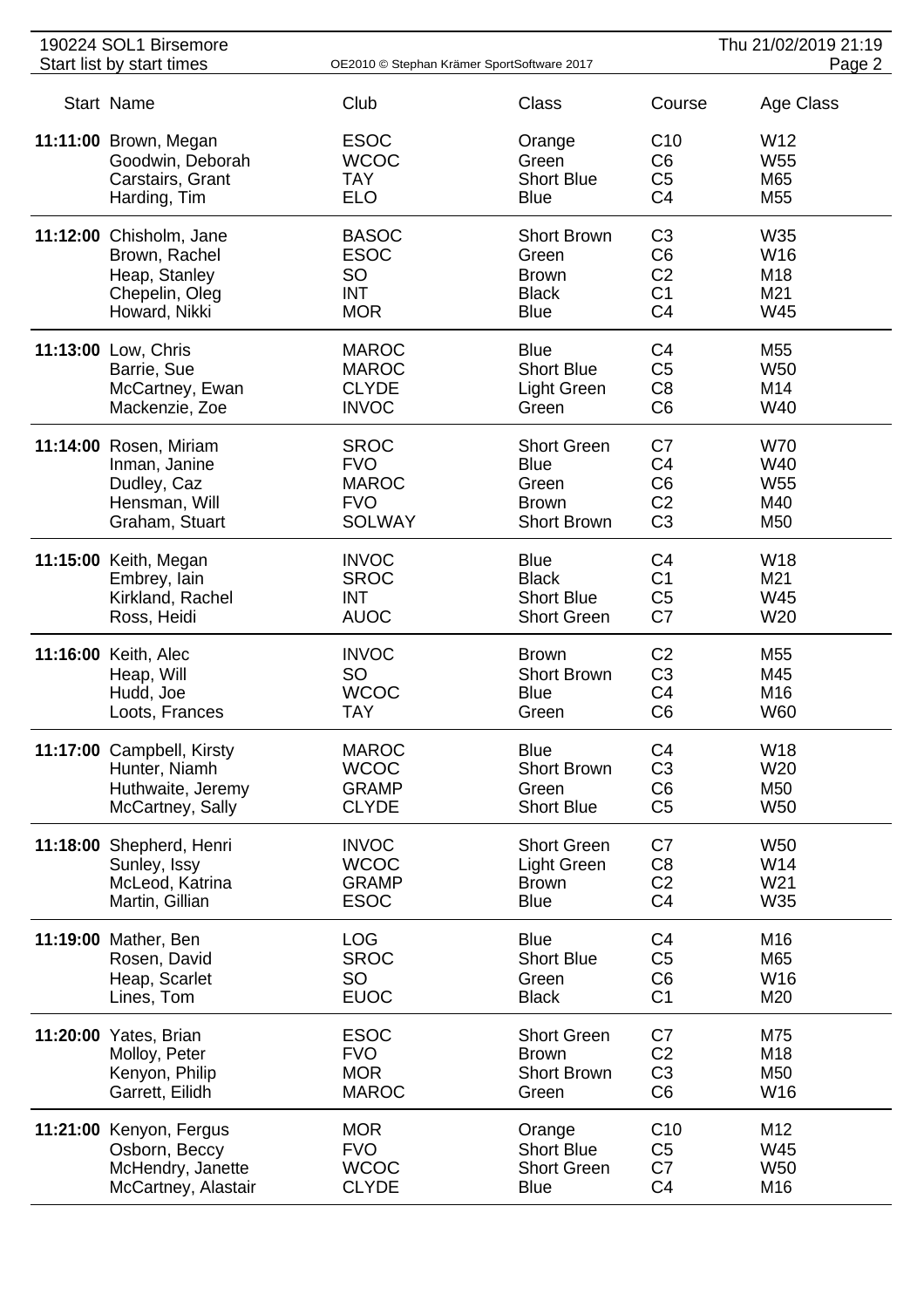| 190224 SOL1 Birsemore |                                                  |                                            |                                  | Thu 21/02/2019 21:19             |                          |
|-----------------------|--------------------------------------------------|--------------------------------------------|----------------------------------|----------------------------------|--------------------------|
|                       | Start list by start times                        | OE2010 © Stephan Krämer SportSoftware 2017 |                                  |                                  | Page 3                   |
|                       | Start Name                                       | Club                                       | Class                            | Course                           | Age Class                |
|                       | 11:22:00 Gooch, Esther                           | <b>MAROC</b>                               | <b>Short Green</b>               | C7                               | W45                      |
|                       | McLeod, Carolyn                                  | <b>GRAMP</b>                               | <b>Blue</b>                      | C <sub>4</sub>                   | W <sub>55</sub>          |
|                       | Nicolson, William                                | <b>INVOC</b>                               | <b>Short Brown</b>               | C <sub>3</sub>                   | M45                      |
|                       | Parker, Dan                                      | <b>BL</b>                                  | <b>Brown</b>                     | C <sub>2</sub>                   | M55                      |
|                       | Pearson, Michael                                 | <b>TAY</b>                                 | Green                            | C <sub>6</sub>                   | M70                      |
|                       |                                                  |                                            |                                  |                                  |                          |
|                       | 11:23:00 Robertson, Lindsay                      | <b>EUOC</b>                                | <b>Short Blue</b>                | C <sub>5</sub>                   | W20                      |
|                       | Ross, Finlay                                     | <b>ESOC</b>                                | <b>Blue</b>                      | C <sub>4</sub>                   | M50                      |
|                       | Anderson, Isobel                                 | <b>GRAMP</b>                               | Light Green                      | C <sub>8</sub>                   | W16                      |
|                       | Robertson, David                                 | <b>ESOC</b>                                | Green                            | C <sub>6</sub>                   | M <sub>55</sub>          |
|                       | 11:24:00 Mather, John                            | <b>LOG</b>                                 | <b>Short Brown</b>               | C <sub>3</sub>                   | M45                      |
|                       | Karatay, Gemma                                   | <b>BASOC</b>                               | <b>Black</b>                     | C <sub>1</sub>                   | W35                      |
|                       | Mobus, Max                                       | <b>SYO</b>                                 | <b>Blue</b>                      | C <sub>4</sub>                   | M16                      |
|                       | Nimvik Stern, Lovisa                             | <b>AUOC</b>                                | <b>Short Green</b>               | C7                               | W21                      |
|                       | Parker, Karen                                    | <b>BL</b>                                  | <b>Brown</b>                     | C <sub>2</sub>                   | W <sub>55</sub>          |
|                       |                                                  |                                            |                                  |                                  |                          |
|                       | 11:25:00 Townley, Frank                          | <b>SN</b>                                  | Green                            | C <sub>6</sub>                   | M16                      |
|                       | Murgatroyd, Paul                                 | <b>LOG</b>                                 | <b>Blue</b>                      | C <sub>4</sub>                   | M <sub>50</sub>          |
|                       | McCartney, Stuart                                | <b>CLYDE</b>                               | <b>Short Blue</b>                | C <sub>5</sub>                   | M50                      |
|                       | 11:26:00 Purves, Fraser                          | <b>FVO</b>                                 | <b>Brown</b>                     | C <sub>2</sub>                   | M45                      |
|                       | King, Laura                                      | <b>EUOC</b>                                | <b>Short Brown</b>               | C <sub>3</sub>                   | W20                      |
|                       | Clark, Janet                                     | <b>ESOC</b>                                | <b>Short Green</b>               | C7                               | <b>W75</b>               |
|                       | Turner, Emily                                    | <b>LOC</b>                                 | Green                            | C <sub>6</sub>                   | W16                      |
|                       |                                                  |                                            |                                  |                                  |                          |
|                       | 11:27:00 Bray, Peter                             | <b>SN</b>                                  | <b>Black</b>                     | C <sub>1</sub>                   | M21                      |
|                       | Wood, Kerry                                      | <b>ESOC</b>                                | <b>Short Blue</b>                | C <sub>5</sub>                   | W18                      |
|                       | Bennett, Ewan                                    | <b>MAROC</b>                               | Light Green                      | C <sub>8</sub>                   | M14                      |
|                       | McLeod, lain                                     | <b>GRAMP</b>                               | <b>Blue</b>                      | C <sub>4</sub>                   | M <sub>55</sub>          |
|                       | 11:28:00 Hensman, Lindsey                        | <b>FVO</b>                                 | <b>Short Green</b>               | C7                               | <b>W70</b>               |
|                       | Richards, Caspian                                | <b>INT</b>                                 | <b>Brown</b>                     | C <sub>2</sub>                   | M45                      |
|                       | Shepherd, Oscar                                  | <b>INVOC</b>                               | <b>Blue</b>                      | C <sub>4</sub>                   | M16                      |
|                       | Shepherd, Jon                                    | <b>INVOC</b>                               | <b>Short Brown</b>               | C <sub>3</sub>                   | M50                      |
|                       | Alston, Tricia                                   | <b>INT</b>                                 | Green                            | C <sub>6</sub>                   | W <sub>55</sub>          |
|                       |                                                  |                                            |                                  |                                  |                          |
|                       | 11:29:00 Stansfield, Lizzie<br>Stansfield, Josie | <b>FVO</b><br><b>FVO</b>                   | <b>Blue</b><br><b>Short Blue</b> | C <sub>4</sub><br>C <sub>5</sub> | <b>W18</b><br><b>W50</b> |
|                       | McLuckie, Finlay                                 | <b>MOR</b>                                 |                                  | C10                              | M12                      |
|                       | Downie, David                                    | <b>TAY</b>                                 | Orange<br>Green                  | C <sub>6</sub>                   | M16                      |
|                       |                                                  |                                            |                                  |                                  |                          |
|                       | 11:30:00 Stansfield, Ben                         | <b>FVO</b>                                 | <b>Short Brown</b>               | C <sub>3</sub>                   | M50                      |
|                       | Carmichael, Trish                                | <b>TINTO</b>                               | <b>Short Green</b>               | C7                               | <b>W70</b>               |
|                       | Schwarze Chintapatla, Tara                       | <b>EUOC</b>                                | <b>Brown</b>                     | C <sub>2</sub>                   | W20                      |
|                       | Sunley, Joe                                      | <b>WCOC</b>                                | <b>Blue</b>                      | C <sub>4</sub>                   | M16                      |
|                       | Kemsley, Clare                                   | <b>BASOC</b>                               | Green                            | C <sub>6</sub>                   | W <sub>50</sub>          |
|                       | 11:31:00 Heron, Ceana                            | <b>STAG</b>                                | <b>Short Blue</b>                | C <sub>5</sub>                   | W21                      |
|                       | Passano Hellan, Sigrid                           | <b>EUOC</b>                                | Green                            | C <sub>6</sub>                   | W21                      |
|                       | Tullie, John                                     | <b>RR</b>                                  | <b>Blue</b>                      | C <sub>4</sub>                   | M60                      |
|                       |                                                  |                                            |                                  |                                  |                          |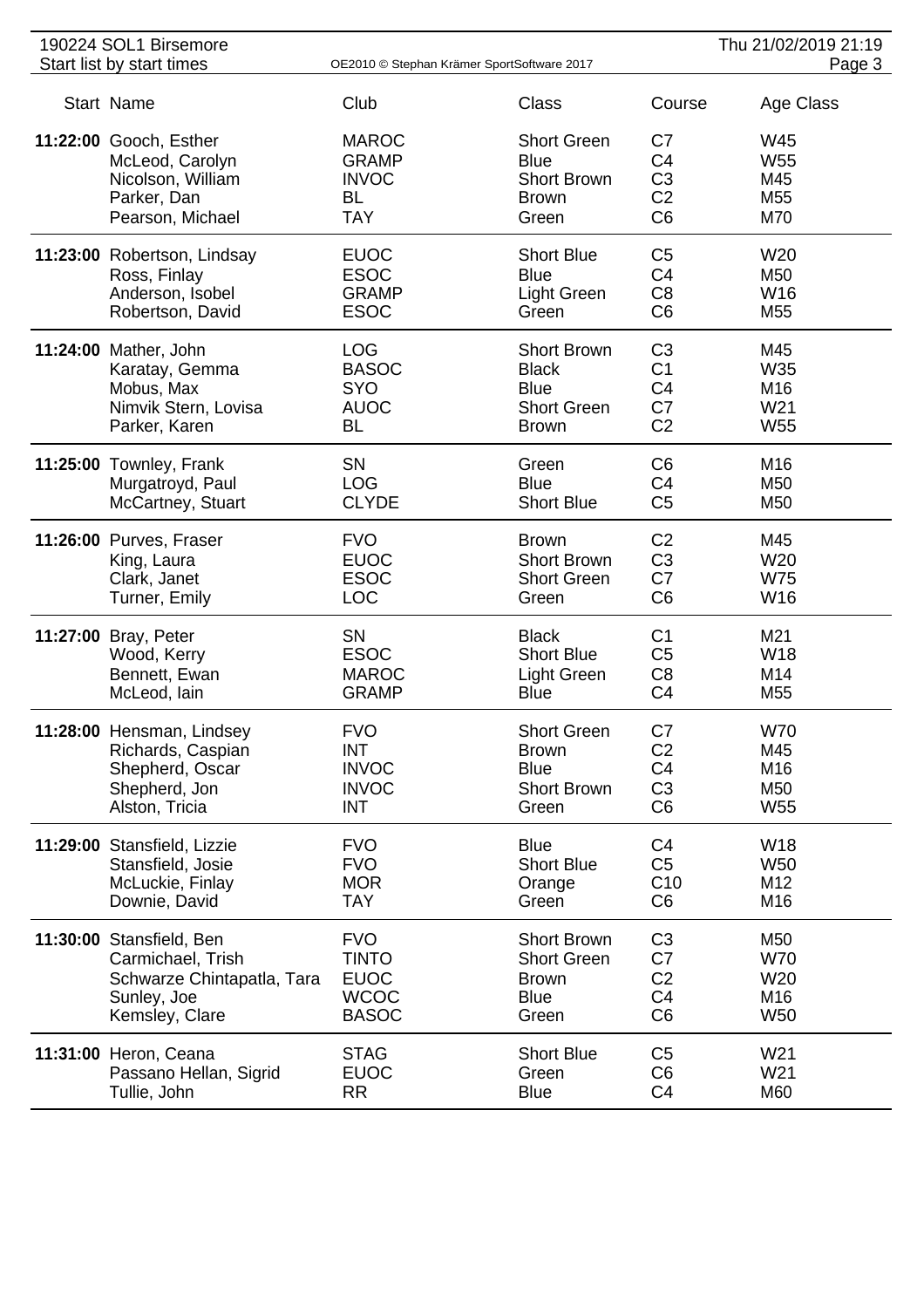| 190224 SOL1 Birsemore     |                                            |                    |                | Thu 21/02/2019 21:19 |
|---------------------------|--------------------------------------------|--------------------|----------------|----------------------|
| Start list by start times | OE2010 © Stephan Krämer SportSoftware 2017 |                    |                | Page 4               |
| Start Name                | Club                                       | <b>Class</b>       | Course         | Age Class            |
| 11:32:00 Duley, Paul      | <b>GRAMP</b>                               | <b>Blue</b>        | C4             | M65                  |
| Spencer, Daniel           | <b>EUOC</b>                                | <b>Black</b>       | C <sub>1</sub> | M20                  |
| Wright, Frances           | <b>MAROC</b>                               | <b>Brown</b>       | C <sub>2</sub> | W21                  |
| Chapman, Jacqui           | <b>MAROC</b>                               | <b>Short Green</b> | C7             | W45                  |
| Summers, David            | <b>INVOC</b>                               | <b>Short Brown</b> | C <sub>3</sub> | M <sub>55</sub>      |
| 11:33:00 Wilson, Alice    | <b>CLYDE</b>                               | <b>Blue</b>        | C <sub>4</sub> | W18                  |
| Barrie, Eliza             | <b>MAROC</b>                               | Green              | C <sub>6</sub> | W <sub>16</sub>      |
| Anderson, Kate            | <b>GRAMP</b>                               | <b>Light Green</b> | C <sub>8</sub> | W <sub>55</sub>      |
| Smith, Jonathan           | <b>GRAMP</b>                               | <b>Short Blue</b>  | C <sub>5</sub> | M50                  |
| 11:34:00 Webster, Mark    | <b>NOC</b>                                 | <b>Short Brown</b> | C <sub>3</sub> | M50                  |
| Grassie, Duncan           | <b>AROS</b>                                | <b>Brown</b>       | C <sub>2</sub> | M35                  |
| Bennett, Alan             | <b>MAROC</b>                               | <b>Blue</b>        | C <sub>4</sub> | M50                  |
| Bartlett, Leah            | <b>INT</b>                                 | Green              | C <sub>6</sub> | W16                  |
| Toivonen, Tuuli           | <b>AUOC</b>                                | <b>Short Green</b> | C7             | W21                  |
| 11:35:00 Todd, Finlay     | <b>INVOC</b>                               | <b>Black</b>       | C <sub>1</sub> | M20                  |
| McLuckie, Kate            | <b>MOR</b>                                 | Orange             | C10            | W12                  |
| Barr, Elizabeth           | <b>MOR</b>                                 | <b>Short Blue</b>  | C <sub>5</sub> | W <sub>50</sub>      |
| 11:36:00 Wilson, Emma     | <b>EUOC</b>                                | <b>Short Brown</b> | C <sub>3</sub> | W20                  |
| Pedley, Alasdair          | <b>EUOC</b>                                | <b>Brown</b>       | C <sub>2</sub> | M20                  |
| Dalgleish, Margaret       | <b>ESOC</b>                                | <b>Short Green</b> | C7             | <b>W65</b>           |
| Smith, Phil               | <b>AYROC</b>                               | <b>Blue</b>        | C <sub>4</sub> | M55                  |
| 11:37:00 Bentley, Juliet  | <b>SROC</b>                                | <b>Short Blue</b>  | C <sub>5</sub> | W <sub>50</sub>      |
| Hamilton, Ian             | <b>GRAMP</b>                               | <b>Blue</b>        | C <sub>4</sub> | M <sub>55</sub>      |
| Boyd, Lynsey              | <b>STAG</b>                                | Green              | C <sub>6</sub> | W21                  |
| 11:38:00 Wood, Mark       | <b>ESOC</b>                                | <b>Short Brown</b> | C <sub>3</sub> | M50                  |
| Ward, Claire              | <b>INT</b>                                 | <b>Brown</b>       | C <sub>2</sub> | W40                  |
| Conway, Adam              | GO                                         | <b>Blue</b>        | C <sub>4</sub> | M16                  |
| Anderson, Ailsa           | <b>GRAMP</b>                               | <b>Short Green</b> | C7             | W18                  |
| 11:39:00 Carmichael, Dick | <b>TINTO</b>                               | Green              | C <sub>6</sub> | M70                  |
| Barrie, Adam              | <b>MAROC</b>                               | <b>Light Green</b> | C <sub>8</sub> | M14                  |
| Vincent, Ceri             | <b>CLYDE</b>                               | <b>Blue</b>        | C <sub>4</sub> | W40                  |
| Blackwood, Susan          | <b>INVOC</b>                               | <b>Short Blue</b>  | C <sub>5</sub> | <b>W50</b>           |
| 11:40:00 Adams, Charlie   | <b>SYO</b>                                 | <b>Blue</b>        | C <sub>4</sub> | M <sub>55</sub>      |
| Adams, Louise             | <b>EUOC</b>                                | <b>Brown</b>       | C <sub>2</sub> | W21                  |
| Conway, Phil              | GO                                         | Green              | C <sub>6</sub> | M55                  |
| Hornby, Caroline          | <b>MOR</b>                                 | <b>Short Green</b> | C7             | W <sub>55</sub>      |
| Collins, Nick             | <b>MAROC</b>                               | <b>Short Brown</b> | C <sub>3</sub> | M50                  |
| 11:41:00 Bloor, Max       | <b>EUOC</b>                                | <b>Black</b>       | C <sub>1</sub> | M20                  |
| Coombs, Trish             | <b>MAROC</b>                               | Green              | C <sub>6</sub> | <b>W60</b>           |
| Blackwood, Jenny          | <b>INVOC</b>                               | <b>Blue</b>        | C <sub>4</sub> | W18                  |
| Conroy, Angela            | <b>GRAMP</b>                               | <b>Short Blue</b>  | C <sub>5</sub> | W <sub>55</sub>      |
| 11:42:00 Dunn, Sarah      | <b>MAROC</b>                               | <b>Brown</b>       | C <sub>2</sub> | W <sub>50</sub>      |
| Cox, Anna                 | <b>BASOC</b>                               | Green              | C <sub>6</sub> | W16                  |
| Findlay, Fiona            | <b>ESOC</b>                                | <b>Short Green</b> | C7             | <b>W70</b>           |
| Hunter, Jamie             | <b>EUOC</b>                                | <b>Short Brown</b> | C <sub>3</sub> | M21                  |
| Nicholson, Hugh           | <b>GRAMP</b>                               | <b>Blue</b>        | C <sub>4</sub> | M50                  |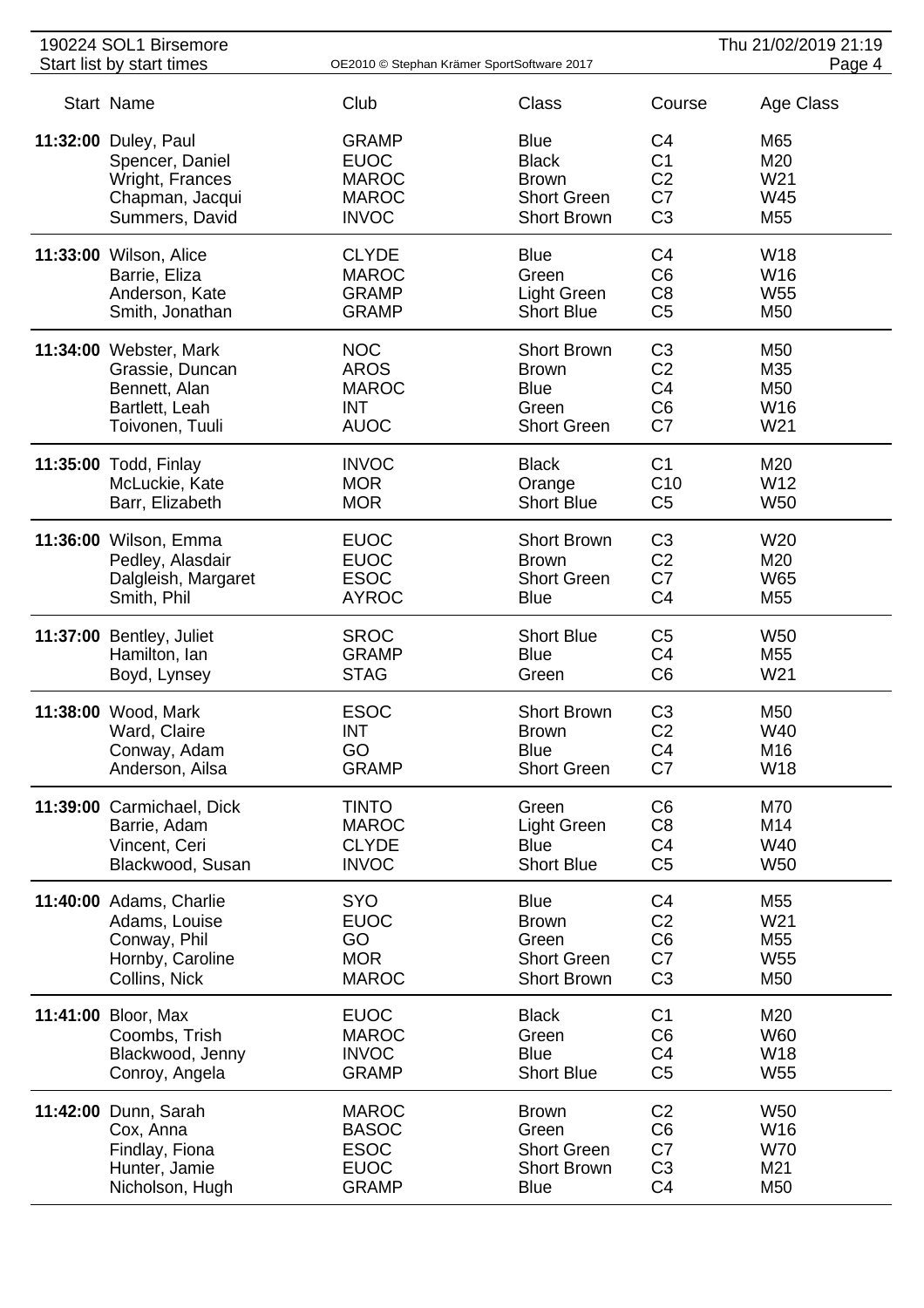| 190224 SOL1 Birsemore      |                                            |                    |                | Thu 21/02/2019 21:19 |
|----------------------------|--------------------------------------------|--------------------|----------------|----------------------|
| Start list by start times  | OE2010 © Stephan Krämer SportSoftware 2017 |                    |                | Page 5               |
| Start Name                 | Club                                       | Class              | Course         | Age Class            |
| 11:43:00 Purkis, Richard   | <b>ESOC</b>                                | <b>Black</b>       | C <sub>1</sub> | M21                  |
| Dalgleish, Leslie          | <b>ESOC</b>                                | <b>Short Blue</b>  | C <sub>5</sub> | M65                  |
| Cunningham, Alison         | <b>ESOC</b>                                | Green              | C <sub>6</sub> | W <sub>55</sub>      |
| Bartlett, Samuel           | <b>INT</b>                                 | Light Green        | C <sub>8</sub> | M14                  |
|                            |                                            |                    |                |                      |
| 11:44:00 Dakin, Dominic    | <b>SYO</b>                                 | <b>Brown</b>       | C <sub>2</sub> | M18                  |
| Dakin, Jacky               | <b>SYO</b>                                 | Green              | C <sub>6</sub> | W <sub>55</sub>      |
| Robertson, David           | <b>CLYDE</b>                               | <b>Short Brown</b> | C <sub>3</sub> | M55                  |
| Hickling, Anne             | <b>ESOC</b>                                | <b>Short Green</b> | C7             | <b>W60</b>           |
|                            |                                            |                    |                |                      |
| 11:45:00 Caban, Paul       | <b>INT</b>                                 | <b>Blue</b>        | C <sub>4</sub> | M55                  |
| Darley, Jon                | GO                                         | <b>Short Blue</b>  | C <sub>5</sub> | M50                  |
| 11:46:00 Brown, Ben        | <b>ESOC</b>                                | <b>Brown</b>       | C <sub>2</sub> | M18                  |
| Barrie, Donald             | <b>MAROC</b>                               | <b>Short Brown</b> | C <sub>3</sub> | M50                  |
| Darley, Aimee              | GO                                         | Green              | C <sub>6</sub> | W16                  |
| Coombs, Roger              | <b>MAROC</b>                               | <b>Blue</b>        | C <sub>4</sub> | M60                  |
| Foster, Foss               | <b>GRAMP</b>                               | <b>Short Green</b> | C7             | <b>W65</b>           |
|                            |                                            |                    |                |                      |
| 11:47:00 Filmore, Simon    | <b>LOC</b>                                 | <b>Blue</b>        | C4             | M60                  |
| Farquharson, Kirsty        | <b>GRAMP</b>                               | Light Green        | C <sub>8</sub> | W14                  |
| Farquharson, Laura         | <b>GRAMP</b>                               | <b>Short Blue</b>  | C <sub>5</sub> | W <sub>50</sub>      |
| Dean, Martin               | <b>FVO</b>                                 | Green              | C <sub>6</sub> | M60                  |
|                            |                                            |                    |                |                      |
| 11:48:00 Kenyon, Elizabeth | <b>MOR</b>                                 | <b>Short Green</b> | C7             | W45                  |
| Thomas, Alastair           | <b>EUOC</b>                                | <b>Black</b>       | C <sub>1</sub> | M20                  |
| Cox, Isobel                | <b>BASOC</b>                               | <b>Blue</b>        | C <sub>4</sub> | W18                  |
| Getliff, John              | <b>MAROC</b>                               | <b>Brown</b>       | C <sub>2</sub> | M <sub>18</sub>      |
| Bartlett, Patrick          | <b>INT</b>                                 | <b>Short Brown</b> | C <sub>3</sub> | M50                  |
| 11:49:00 Crawshaw, Amanda  | <b>SYO</b>                                 | <b>Blue</b>        | C <sub>4</sub> | W45                  |
| Finlayson, Jim             | <b>INVOC</b>                               | <b>Short Blue</b>  | C <sub>5</sub> | M50                  |
| Ellison, David             | <b>KFO</b>                                 | Green              | C <sub>6</sub> | M70                  |
|                            |                                            |                    |                |                      |
| 11:50:00 Filmore, Judith   | <b>LOC</b>                                 | Green              | C <sub>6</sub> | <b>W60</b>           |
| Kiddier, Christine         | <b>BL</b>                                  | <b>Short Green</b> | C7             | W65                  |
| Raynor, Alasdair           | <b>INVOC</b>                               | <b>Brown</b>       | C <sub>2</sub> | M18                  |
| Anderson, Murray           | <b>GRAMP</b>                               | <b>Blue</b>        | C <sub>4</sub> | M50                  |
| Dean, Hazel                | <b>FVO</b>                                 | <b>Short Brown</b> | C <sub>3</sub> | W <sub>55</sub>      |
| 11:51:00 Hale, Nick        | <b>MAROC</b>                               | <b>Blue</b>        | C <sub>4</sub> | M60                  |
|                            |                                            |                    |                |                      |
| Barrable, Nick             | <b>SYO</b>                                 | <b>Black</b>       | C <sub>1</sub> | M45                  |
| Findlay, Robert            | <b>ESOC</b>                                | Green              | C <sub>6</sub> | M70                  |
| Garnett, Roger             | <b>ESOC</b>                                | <b>Short Blue</b>  | C <sub>5</sub> | M65                  |
| 11:52:00 Graham, Amber     | <b>MAROC</b>                               | Green              | C <sub>6</sub> | W16                  |
| Nisbet, Janice             | <b>ESOC</b>                                | <b>Short Green</b> | C7             | W65                  |
| Dunlop, Alastair           | <b>CLYDE</b>                               | <b>Short Brown</b> | C <sub>3</sub> | M45                  |
| Harbottle, Elliott         | <b>MOR</b>                                 | <b>Blue</b>        | C <sub>4</sub> | M50                  |
|                            |                                            |                    |                |                      |
| 11:53:00 Gooch, Matthew    | <b>MAROC</b>                               | <b>Brown</b>       | C <sub>2</sub> | M18                  |
| Rennie, George             | <b>WCOC</b>                                | Orange             | C10            | M12                  |
| Hammond, James             | <b>FVO</b>                                 | Light Green        | C <sub>8</sub> | M14                  |
| Ivory, Katherine           | <b>INT</b>                                 | <b>Short Blue</b>  | C <sub>5</sub> | W45                  |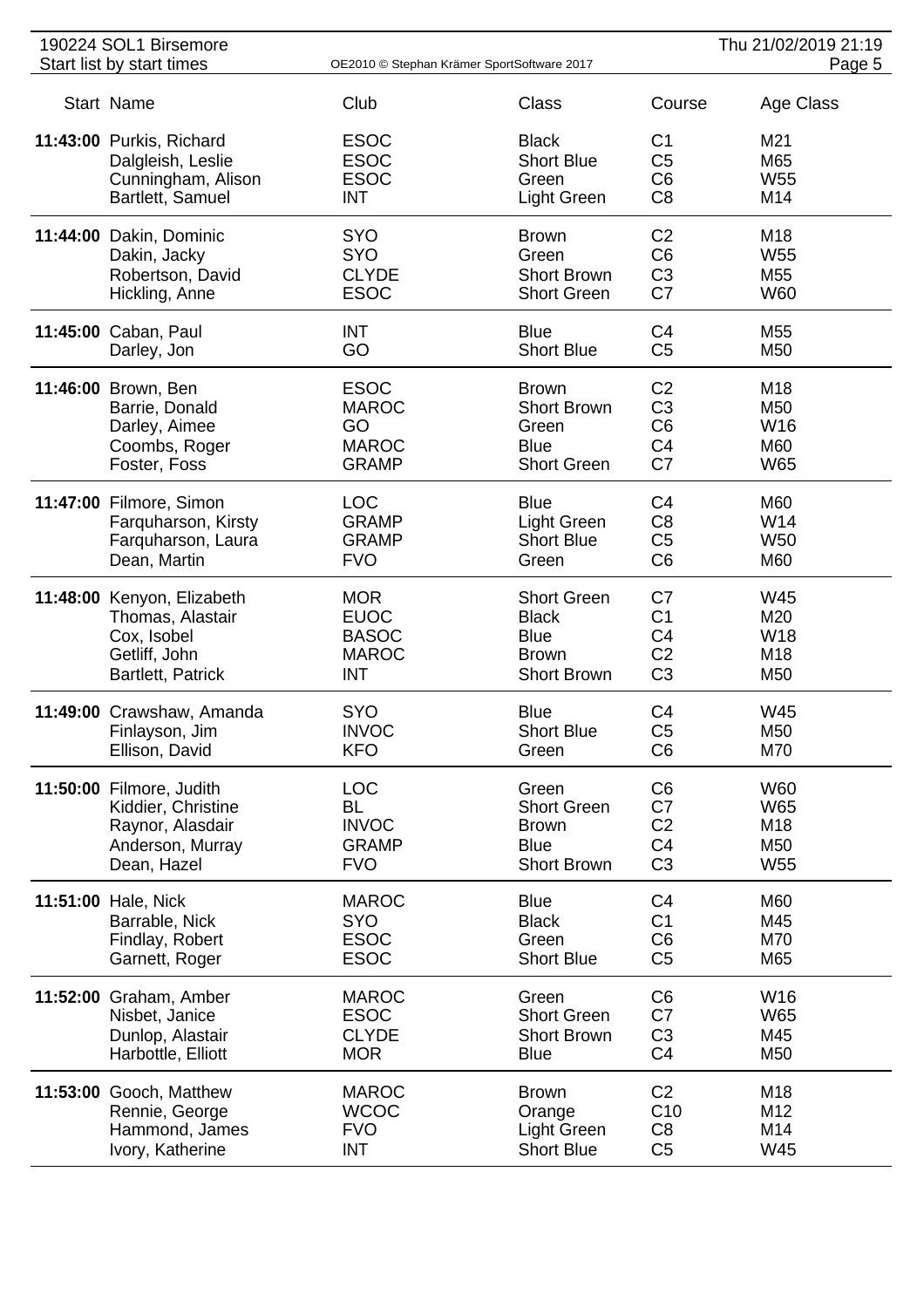| 190224 SOL1 Birsemore |                              |              |                                            | Thu 21/02/2019 21:19 |                 |
|-----------------------|------------------------------|--------------|--------------------------------------------|----------------------|-----------------|
|                       | Start list by start times    |              | OE2010 © Stephan Krämer SportSoftware 2017 |                      | Page 6          |
|                       | Start Name                   | Club         | <b>Class</b>                               | Course               | Age Class       |
|                       | 11:54:00 Harris, Anna        | <b>DEE</b>   | <b>Blue</b>                                | C4                   | W16             |
|                       | Haley, Ann                   | <b>INT</b>   | Green                                      | C <sub>6</sub>       | W <sub>55</sub> |
|                       | Emeleus, John                | <b>KFO</b>   | <b>Short Brown</b>                         | C <sub>3</sub>       | M50             |
|                       | Pearson, Anne                | <b>TAY</b>   | <b>Short Green</b>                         | C7                   | <b>W60</b>      |
|                       | 11:55:00 Holliday, Mark      | <b>FVO</b>   | <b>Blue</b>                                | C <sub>4</sub>       | M60             |
|                       | Hammond, Jenny               | <b>FVO</b>   | Green                                      | C <sub>6</sub>       | W40             |
|                       | Hickling, Robert             | <b>BASOC</b> | <b>Short Blue</b>                          | C <sub>5</sub>       | M65             |
|                       | 11:56:00 Powell, Judith      | <b>AIRE</b>  | <b>Short Green</b>                         | C7                   | <b>W75</b>      |
|                       | Harris, Duncan               | <b>DEE</b>   | <b>Brown</b>                               | C <sub>2</sub>       | M50             |
|                       | Gorvett, Peter               | <b>SYO</b>   | <b>Short Brown</b>                         | C <sub>3</sub>       | M70             |
|                       | Masson, Alistair             | <b>EUOC</b>  | <b>Black</b>                               | C <sub>1</sub>       | M21             |
|                       | Hornby, Rupert               | <b>MOR</b>   | <b>Blue</b>                                | C <sub>4</sub>       | M <sub>55</sub> |
|                       | 11:57:00 Laird, Jacquie      | <b>INVOC</b> | <b>Short Blue</b>                          | C <sub>5</sub>       | W45             |
|                       | Farquharson, Morven          | <b>GRAMP</b> | <b>Light Green</b>                         | C <sub>8</sub>       | W14             |
|                       | Harbottle, Sarah             | <b>MOR</b>   | Green                                      | C <sub>6</sub>       | W18             |
|                       | Ivory, Angus                 | <b>INT</b>   | <b>Blue</b>                                | C <sub>4</sub>       | M16             |
|                       | 11:58:00 Pyrah, Eleanor      | <b>ESOC</b>  | <b>Short Green</b>                         | C7                   | <b>W75</b>      |
|                       | Harris, Ruth                 | <b>DEE</b>   | Green                                      | C <sub>6</sub>       | <b>W50</b>      |
|                       | Griffin, Tim                 | <b>GRAMP</b> | <b>Short Brown</b>                         | C <sub>3</sub>       | M50             |
|                       | Ivory, William               | <b>INT</b>   | <b>Brown</b>                               | C <sub>2</sub>       | M45             |
|                       | Kassyk, Mark                 | <b>ESOC</b>  | <b>Blue</b>                                | C <sub>4</sub>       | M60             |
|                       | 11:59:00 Jacks, Diane        | <b>WRE</b>   | <b>Short Blue</b>                          | C <sub>5</sub>       | <b>W50</b>      |
|                       | Nordvall Forsberg, Fredrik   | <b>STAG</b>  | <b>Black</b>                               | C <sub>1</sub>       | M21             |
|                       | Shread, George               | <b>INVOC</b> | Orange                                     | C10                  | M16             |
|                       | Kirk, Lachlan                | <b>GRAMP</b> | <b>Blue</b>                                | C <sub>4</sub>       | M20             |
|                       | 12:00:00 Griffiths, Adrian   | WRE          | <b>Short Brown</b>                         | C <sub>3</sub>       | M50             |
|                       | Kersel, Jan                  | <b>ECKO</b>  | Green                                      | C <sub>6</sub>       | W60             |
|                       | Macmillan, Louis             | <b>ECKO</b>  | <b>Brown</b>                               | C <sub>2</sub>       | M18             |
|                       | Lindsay, Crawford            | <b>ESOC</b>  | <b>Blue</b>                                | C <sub>4</sub>       | M60             |
|                       | Van Der Kam, Erik            | <b>GRAMP</b> | <b>Short Green</b>                         | C7                   | M75             |
|                       | 12:01:00 Johnston, Fiona     | <b>RR</b>    | Green                                      | C <sub>6</sub>       | W <sub>55</sub> |
|                       | Longhurst, Gary              | <b>FVO</b>   | <b>Blue</b>                                | C4                   | M60             |
|                       | Lydon, Finn                  | <b>EUOC</b>  | <b>Black</b>                               | C <sub>1</sub>       | M20             |
|                       | Kirk, David                  | <b>GRAMP</b> | <b>Short Blue</b>                          | C <sub>5</sub>       | M50             |
|                       | 12:02:00 Graham, Luke        | <b>MAROC</b> | <b>Brown</b>                               | C <sub>2</sub>       | M18             |
|                       | Hensman, Geoffrey            | <b>FVO</b>   | Green                                      | C <sub>6</sub>       | M70             |
|                       | Scott, Hilary                | <b>BASOC</b> | <b>Short Green</b>                         | C7                   | <b>W65</b>      |
|                       | Harwood, Eddie               | <b>MOR</b>   | <b>Short Brown</b>                         | C <sub>3</sub>       | M65             |
|                       | Ashworth, Herbie             | <b>WCOC</b>  | <b>Blue</b>                                | C <sub>4</sub>       | M16             |
|                       | 12:03:00 Macmillan, Susannah | <b>ECKO</b>  | <b>Blue</b>                                | C <sub>4</sub>       | <b>W50</b>      |
|                       | Kingham, Hannah              | <b>MOR</b>   | Green                                      | C <sub>6</sub>       | W16             |
|                       | Halling, Peter               | <b>ESOC</b>  | <b>Short Blue</b>                          | C <sub>5</sub>       | M65             |
|                       | Ivory, David                 | <b>INT</b>   | Light Green                                | C <sub>8</sub>       | M14             |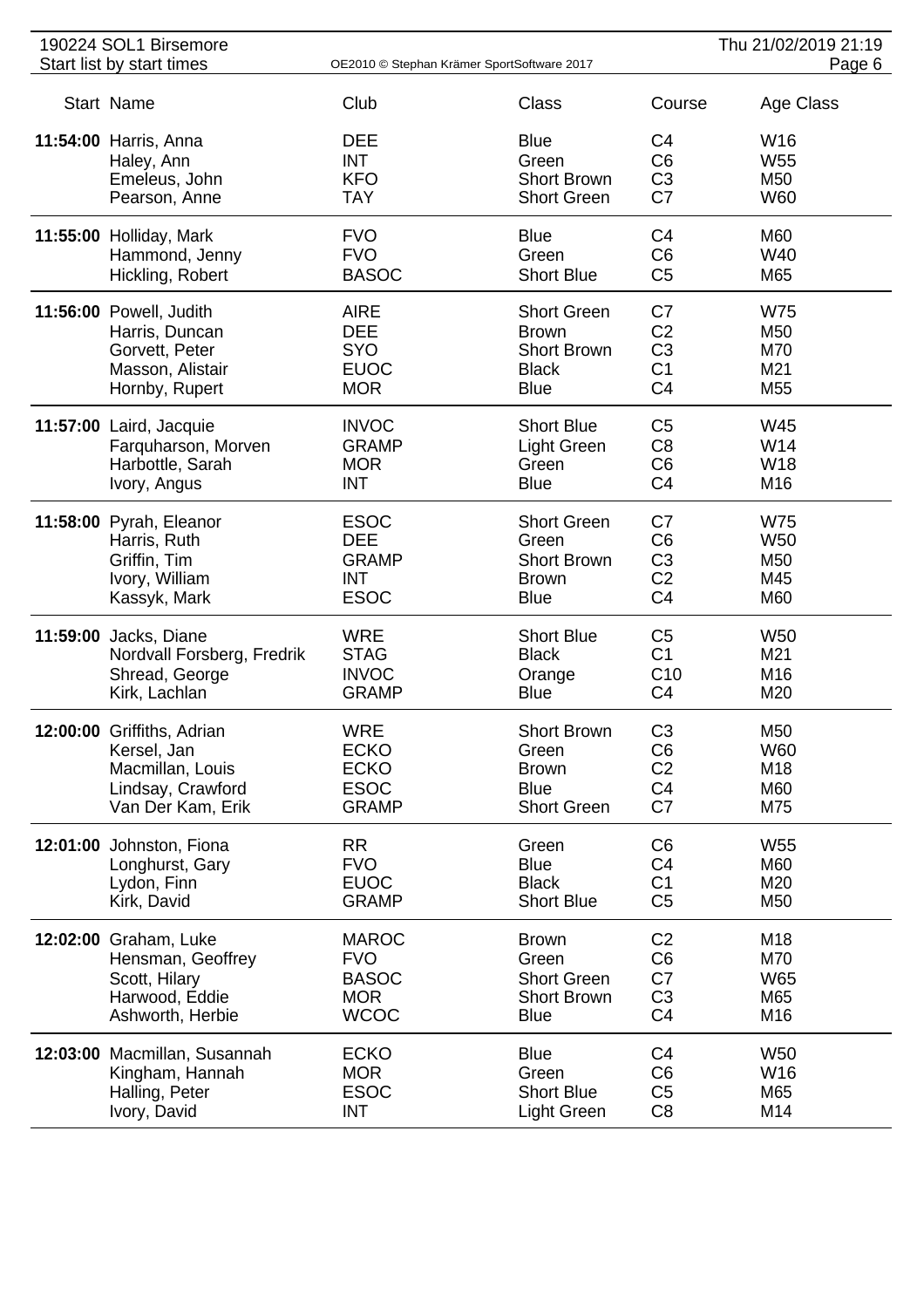| 190224 SOL1 Birsemore      |                                            |                    |                | Thu 21/02/2019 21:19 |
|----------------------------|--------------------------------------------|--------------------|----------------|----------------------|
| Start list by start times  | OE2010 © Stephan Krämer SportSoftware 2017 |                    |                | Page 7               |
| Start Name                 | Club                                       | <b>Class</b>       | Course         | Age Class            |
| 12:04:00 Smithard, Heather | <b>KFO</b>                                 | <b>Short Green</b> | C7             | <b>W70</b>           |
| Maxwell, Ian               | <b>RR</b>                                  | <b>Blue</b>        | C <sub>4</sub> | M55                  |
| Hindle, Laura              | <b>FVO</b>                                 | <b>Short Brown</b> | C <sub>3</sub> | W21                  |
| Robertson, Duncan          | <b>ESOC</b>                                | <b>Brown</b>       | C <sub>2</sub> | M18                  |
| 12:05:00 Matheson, Alison  | <b>INVOC</b>                               | <b>Short Blue</b>  | C <sub>5</sub> | W45                  |
| Knox, Lindsey              | <b>RR</b>                                  | Green              | C <sub>6</sub> | W60                  |
| Macintyre, Neil            | <b>EUOC</b>                                | Orange             | C10            | M20                  |
| McGougan, Katrina          | <b>BASOC</b>                               | <b>Blue</b>        | C <sub>4</sub> | <b>W18</b>           |
| 12:06:00 Huthwaite, Chris  | <b>SARUM</b>                               | <b>Short Brown</b> | C <sub>3</sub> | M50                  |
| Wilson, Felix              | <b>EUOC</b>                                | <b>Brown</b>       | C <sub>2</sub> | M20                  |
| McIntyre, lan              | <b>INT</b>                                 | <b>Blue</b>        | C <sub>4</sub> | M <sub>55</sub>      |
| Lailey, Julian             | <b>SROC</b>                                | Green              | C <sub>6</sub> | M70                  |
| Holden, Daniel             | <b>AUOC</b>                                | <b>Short Green</b> | C7             | M21                  |
| 12:07:00 McGregor, Roy     | <b>SROC</b>                                | <b>Short Blue</b>  | C <sub>5</sub> | M50                  |
| Kenyon, Faith              | <b>MOR</b>                                 | <b>Light Green</b> | C <sub>8</sub> | W14                  |
| Musgrave, Ewan             | <b>MAROC</b>                               | <b>Blue</b>        | C <sub>4</sub> | M16                  |
| Robinson, Richard          | <b>NOC</b>                                 | <b>Black</b>       | C <sub>1</sub> | M35                  |
| 12:08:00 Lindsay, Sally    | <b>ESOC</b>                                | Green              | C <sub>6</sub> | <b>W60</b>           |
| Watts, Kieran              | <b>FVO</b>                                 | <b>Brown</b>       | C <sub>2</sub> | M20                  |
| Springett, Valerie         | <b>INVOC</b>                               | <b>Short Green</b> | C7             | <b>W70</b>           |
| Provan, Stephanie          | <b>MAROC</b>                               | <b>Blue</b>        | C <sub>4</sub> | W35                  |
| Kalejs, Atis               | OK Aluksne-Ape                             | <b>Short Brown</b> | C <sub>3</sub> | M45                  |
| 12:09:00 McLuckie, Morag   | <b>MOR</b>                                 | <b>Short Blue</b>  | C <sub>5</sub> | W45                  |
| Longhurst, Louise          | <b>FVO</b>                                 | Green              | C <sub>6</sub> | W <sub>55</sub>      |
| Puzule, Ilze               | OK Aluksne-Ape                             | <b>Blue</b>        | C <sub>4</sub> | W40                  |
| 12:10:00 Raynor, Finlay    | <b>INVOC</b>                               | <b>Blue</b>        | C <sub>4</sub> | M16                  |
| Laird, James               | <b>INVOC</b>                               | <b>Short Brown</b> | C <sub>3</sub> | M50                  |
| Eades, Fiona               | <b>INT</b>                                 | <b>Short Green</b> | C7             | W16                  |
| Urquhart, Gordon           | <b>GRAMP</b>                               | <b>Brown</b>       | C <sub>2</sub> | M40                  |
| 12:11:00 Reynolds, Scott   | <b>MAROC</b>                               | <b>Short Blue</b>  | C <sub>5</sub> | M50                  |
| McAdam, Pauline            | <b>RR</b>                                  | Green              | C <sub>6</sub> | <b>W60</b>           |
| Connor, Jamie              | <b>FVO</b>                                 | Orange             | C10            | M12                  |
| McLeod, Calum              | <b>EUOC</b>                                | <b>Black</b>       | C <sub>1</sub> | M21                  |
| 12:12:00 Rennie, Charlie   | <b>WCOC</b>                                | <b>Blue</b>        | C <sub>4</sub> | M16                  |
| McLuckie, Peter            | <b>MOR</b>                                 | <b>Short Brown</b> | C <sub>3</sub> | M45                  |
| Pyrah, lan                 | <b>ESOC</b>                                | <b>Short Green</b> | C7             | M75                  |
| Jones, Sarah               | <b>EUOC</b>                                | <b>Brown</b>       | C <sub>2</sub> | W21                  |
| Philp, Robert              | <b>KFO</b>                                 | Green              | C <sub>6</sub> | M70                  |
| 12:13:00 Robinson, Andy    | <b>LOC</b>                                 | <b>Short Blue</b>  | C <sub>5</sub> | M65                  |
| Salway, Graham             | <b>MAROC</b>                               | <b>Blue</b>        | C <sub>4</sub> | M18                  |
| Laird, Angus               | <b>INVOC</b>                               | Light Green        | C <sub>8</sub> | M14                  |
| 12:14:00 Campbell, Daniel  | <b>MOR</b>                                 | <b>Brown</b>       | C <sub>2</sub> | M18                  |
| Scott, Callum              | <b>BASOC</b>                               | <b>Blue</b>        | C <sub>4</sub> | M60                  |
| O'Hara, Peter              | <b>ESOC</b>                                | <b>Short Brown</b> | C <sub>3</sub> | M45                  |
| Scrugham, Maggie           | <b>ESOC</b>                                | Green              | C <sub>6</sub> | <b>W60</b>           |
| Wilson Hay, Audrey         | <b>GRAMP</b>                               | <b>Short Green</b> | C7             | <b>W70</b>           |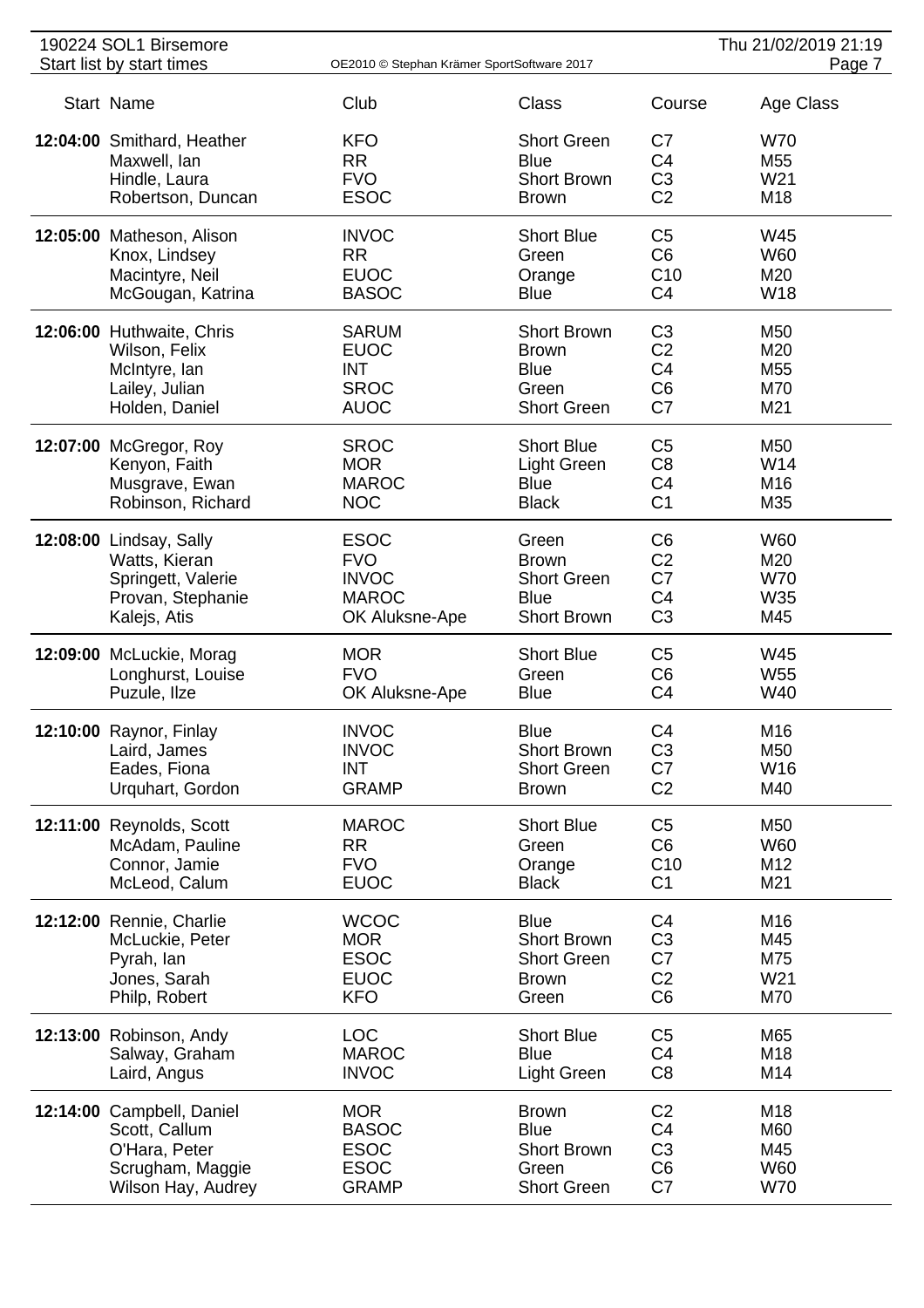| 190224 SOL1 Birsemore<br>Start list by start times<br>OE2010 © Stephan Krämer SportSoftware 2017 |                              |              |                    | Thu 21/02/2019 21:19<br>Page 8 |                 |
|--------------------------------------------------------------------------------------------------|------------------------------|--------------|--------------------|--------------------------------|-----------------|
|                                                                                                  |                              |              |                    |                                |                 |
|                                                                                                  | Start Name                   | Club         | Class              | Course                         | Age Class       |
|                                                                                                  | 12:15:00 Rennie, Helen       | <b>WCOC</b>  | Green              | C <sub>6</sub>                 | W45             |
|                                                                                                  | Taunton, Joe                 | <b>NOC</b>   | <b>Black</b>       | C <sub>1</sub>                 | M21             |
|                                                                                                  | Shread, Ian                  | <b>INVOC</b> | <b>Short Blue</b>  | C <sub>5</sub>                 | M50             |
|                                                                                                  | Weir, David                  | <b>MOR</b>   | <b>Blue</b>        | C <sub>4</sub>                 | M <sub>55</sub> |
|                                                                                                  |                              |              |                    |                                |                 |
|                                                                                                  | 12:16:00 Tonkin, Keith       | <b>BL</b>    | <b>Blue</b>        | C <sub>4</sub>                 | M60             |
|                                                                                                  | Smithard, Les                | <b>KFO</b>   | <b>Short Green</b> | C7                             | M65             |
|                                                                                                  | Macmillan, Iris              | <b>ECKO</b>  | Light Green        | C <sub>8</sub>                 | W14             |
|                                                                                                  | Oikkonen, Kaisa              | <b>MOR</b>   | <b>Short Brown</b> | C <sub>3</sub>                 | W35             |
|                                                                                                  | Wright, Hazel                | <b>MAROC</b> | <b>Brown</b>       | C <sub>2</sub>                 | W21             |
|                                                                                                  | 12:17:00 Robinson, Christine | <b>LOC</b>   | Green              | C <sub>6</sub>                 | <b>W60</b>      |
|                                                                                                  | Strain, Robin                | <b>ELO</b>   | <b>Short Blue</b>  | C <sub>5</sub>                 | M65             |
|                                                                                                  |                              | <b>WCOC</b>  | <b>Blue</b>        | C <sub>4</sub>                 | W18             |
|                                                                                                  | Spencer, Rosie               |              |                    |                                |                 |
|                                                                                                  | Darlow, Ellie                | <b>RR</b>    | Orange             | C10                            | W12             |
|                                                                                                  | 12:18:00 Powell, Ifor        | <b>BOK</b>   | <b>Short Brown</b> | C <sub>3</sub>                 | M50             |
|                                                                                                  | Robertson, Kirsten           | <b>CLYDE</b> | <b>Short Green</b> | C7                             | W <sub>16</sub> |
|                                                                                                  | Stanwix, Michael             | <b>EUOC</b>  | <b>Brown</b>       | C <sub>2</sub>                 | M21             |
|                                                                                                  | Weir, Mairi                  | <b>MOR</b>   | <b>Blue</b>        | C <sub>4</sub>                 | W18             |
|                                                                                                  | 12:19:00 Salway, Aileen      | <b>MAROC</b> | Green              | C <sub>6</sub>                 | W45             |
|                                                                                                  | Thomas, Lynne                | <b>WCOC</b>  | <b>Short Blue</b>  | C <sub>5</sub>                 | W45             |
|                                                                                                  | Boloux, Alex                 | <b>EUOC</b>  | <b>Blue</b>        | C <sub>4</sub>                 | W20             |
|                                                                                                  |                              |              |                    |                                |                 |
|                                                                                                  | 12:20:00 Campbell, Elizabeth | <b>MOR</b>   | <b>Short Green</b> | C7                             | W <sub>50</sub> |
|                                                                                                  | Rennie, Jamie                | <b>WCOC</b>  | <b>Short Brown</b> | C <sub>3</sub>                 | M45             |
|                                                                                                  | Chapman, Alistair            | <b>MAROC</b> | <b>Brown</b>       | C <sub>2</sub>                 | M18             |
|                                                                                                  | Wilson, Thomas               | <b>EUOC</b>  | <b>Black</b>       | C <sub>1</sub>                 | M21             |
|                                                                                                  | Neil, Robert                 | <b>FVO</b>   | Green              | C <sub>6</sub>                 | M60             |
|                                                                                                  | 12:21:00 Gomersall, Sam      | <b>GRAMP</b> | <b>Blue</b>        | C <sub>4</sub>                 | M55             |
|                                                                                                  | Wilson, Rachel               | <b>CLYDE</b> | <b>Short Blue</b>  | C <sub>5</sub>                 | W <sub>50</sub> |
|                                                                                                  | Scrutton, Roger              | <b>ESOC</b>  | Green              | C <sub>6</sub>                 | M70             |
|                                                                                                  | Oikkonen, Ida                | <b>MOR</b>   | Light Green        | C <sub>8</sub>                 | W14             |
|                                                                                                  |                              |              |                    |                                |                 |
|                                                                                                  | 12:22:00 Stevenson, Anne     | <b>ESOC</b>  | <b>Short Green</b> | C7                             | <b>W70</b>      |
|                                                                                                  | Roberts, Keith               | <b>MAROC</b> | <b>Blue</b>        | C <sub>4</sub>                 | M60             |
|                                                                                                  | Thomas, Carys                | <b>WCOC</b>  | Green              | C <sub>6</sub>                 | M16             |
|                                                                                                  | Shepherd, lain               | <b>INVOC</b> | <b>Short Brown</b> | C <sub>3</sub>                 | M55             |
|                                                                                                  | Darlow, Tim                  | <b>RR</b>    | <b>Brown</b>       | C <sub>2</sub>                 | M40             |
|                                                                                                  | 12:23:00 Matheson, Colin     | <b>MOR</b>   | <b>Short Blue</b>  | C <sub>5</sub>                 | M65             |
|                                                                                                  |                              | <b>STAG</b>  | <b>Black</b>       | C <sub>1</sub>                 | M21             |
|                                                                                                  | Saltums, Arnis               |              |                    |                                |                 |
|                                                                                                  | Lilley, Roanne               | <b>EUOC</b>  | <b>Blue</b>        | C4                             | W20             |
|                                                                                                  | Griffin, Noah                | <b>GRAMP</b> | Orange             | C10                            | M14             |
|                                                                                                  | 12:24:00 Ward, Martin        | <b>SYO</b>   | <b>Short Brown</b> | C <sub>3</sub>                 | M50             |
|                                                                                                  | Chapman, Ade                 | <b>MOR</b>   | <b>Blue</b>        | C <sub>4</sub>                 | M55             |
|                                                                                                  | Stevenson, Bill              | <b>ESOC</b>  | Green              | C <sub>6</sub>                 | M70             |
|                                                                                                  | Eades, David                 | <b>INT</b>   | <b>Brown</b>       | C <sub>2</sub>                 | M50             |
|                                                                                                  | Fraser, Liz                  | <b>TAY</b>   | <b>Short Green</b> | C7                             | W75             |
|                                                                                                  |                              |              |                    |                                |                 |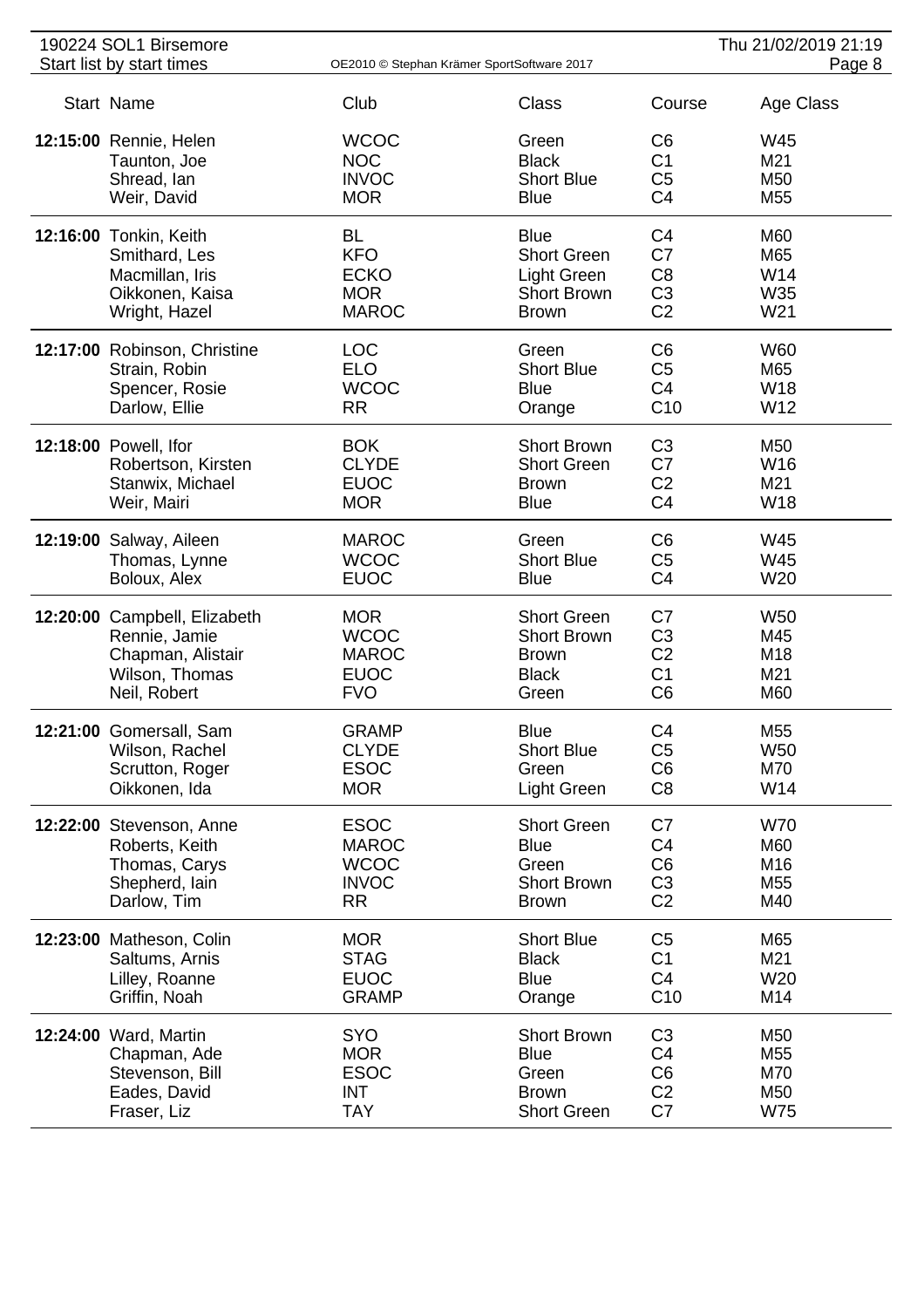| 190224 SOL1 Birsemore           |                           |                                            |                                  | Thu 21/02/2019 21:19   |
|---------------------------------|---------------------------|--------------------------------------------|----------------------------------|------------------------|
| Start list by start times       |                           | OE2010 © Stephan Krämer SportSoftware 2017 |                                  | Page 9                 |
| Start Name                      | Club                      | <b>Class</b>                               | Course                           | Age Class              |
| 12:25:00 Rennie, Daisy          | <b>WCOC</b>               | <b>Light Green</b>                         | C <sub>8</sub>                   | W14                    |
| Dempsey, Ben                    | <b>MDOC</b>               | <b>Blue</b>                                | C <sub>4</sub>                   | M <sub>18</sub>        |
| Somers-Cocks, Charlotte         | <b>LOC</b>                | Green                                      | C <sub>6</sub>                   | W <sub>55</sub>        |
| Bullen, Brian                   | <b>FVO</b>                | <b>Short Blue</b>                          | C <sub>5</sub>                   | M65                    |
| 12:26:00 Wilson, Steve          | <b>CLYDE</b>              | <b>Short Brown</b>                         | C <sub>3</sub>                   | M50                    |
| Crawshaw, Sam                   | <b>SYO</b>                | <b>Blue</b>                                | C <sub>4</sub>                   | M16                    |
| Gipsle, Inara<br>Goddard, Roger | <b>TVOC</b><br><b>FVO</b> | <b>Short Green</b><br><b>Brown</b>         | C7<br>C <sub>2</sub>             | W65<br>M45             |
|                                 |                           |                                            |                                  |                        |
| 12:27:00 Thomas, Roger          | <b>WCOC</b>               | Green                                      | C <sub>6</sub>                   | M55                    |
| Daly, Robert                    | <b>GRAMP</b>              | <b>Blue</b>                                | C <sub>4</sub>                   | M60                    |
| Clark, Matthew                  | <b>KFO</b>                | <b>Short Blue</b>                          | C <sub>5</sub>                   | M50                    |
| Nicolson, Lexie                 | <b>INVOC</b>              | Orange                                     | C <sub>10</sub>                  | W12                    |
| 12:28:00 Thomson, Gerard        | <b>STAG</b>               | Green                                      | C <sub>6</sub>                   | M60                    |
| Wright, Joseph                  | <b>EUOC</b><br><b>FVO</b> | <b>Brown</b><br><b>Short Green</b>         | C <sub>2</sub><br>C7             | M20<br>W <sub>50</sub> |
| Goddard, Dawn<br>Chapman, Paul  | <b>MAROC</b>              | <b>Blue</b>                                | C <sub>4</sub>                   | M45                    |
| Collins, Peter                  | <b>MAROC</b>              | <b>Short Brown</b>                         | C <sub>3</sub>                   | M18                    |
|                                 |                           |                                            |                                  |                        |
| 12:29:00 Newey, Yann            | <b>MAROC</b>              | Orange                                     | C10                              | M12                    |
| Gomersall, Tim                  | <b>GRAMP</b>              | <b>Black</b>                               | C <sub>1</sub>                   | M21                    |
| Robertson, Maja                 | <b>ESOC</b>               | Light Green                                | C <sub>8</sub>                   | W14                    |
| 12:30:00 Irving, Alan           | <b>WCOC</b>               | <b>Short Brown</b>                         | C <sub>3</sub>                   | M50                    |
| Dempsey, Steve                  | <b>SYO</b>                | <b>Blue</b>                                | C <sub>4</sub>                   | M <sub>55</sub>        |
| Tivendale, Andrew               | <b>MAROC</b>              | Green                                      | C <sub>6</sub>                   | M70                    |
| Tryner, Peter                   | <b>SYO</b>                | <b>Brown</b>                               | C <sub>2</sub>                   | M45                    |
| Laws, Moira                     | <b>TAY</b>                | <b>Short Green</b>                         | C7                               | <b>W75</b>             |
| 12:31:00 Ward, Lesley           | <b>SYO</b>                | Green                                      | C <sub>6</sub>                   | <b>W50</b>             |
| Ditchfield, Ian                 | MV<br><b>TVOC</b>         | <b>Blue</b><br><b>Short Blue</b>           | C <sub>4</sub><br>C <sub>5</sub> | M60<br>M65             |
| Gryaznevich, Mikhail            |                           |                                            |                                  |                        |
| 12:32:00 Connor, Brad           | <b>FVO</b>                | <b>Short Brown</b>                         | C <sub>3</sub>                   | M45                    |
| Tivendale, Drew                 | <b>MAROC</b>              | <b>Brown</b>                               | C <sub>2</sub>                   | M45                    |
| Flint, Stanley                  | <b>FVO</b>                | <b>Blue</b>                                | C <sub>4</sub>                   | M16                    |
| Lessells, Kathleen              | <b>ESOC</b>               | <b>Short Green</b>                         | C7                               | <b>W70</b>             |
| 12:33:00 Eades, Lorna           | <b>INT</b>                | <b>Blue</b>                                | C <sub>4</sub>                   | <b>W50</b>             |
| Weir, Philippa                  | <b>MOR</b>                | Green                                      | C <sub>6</sub>                   | W <sub>55</sub>        |
| Selmer Duguid, Finn             | <b>TAY</b>                | Orange                                     | C10                              | M12                    |
| Carcas, Alex                    | <b>EUOC</b>               | <b>Black</b>                               | C <sub>1</sub>                   | M21                    |
| 12:34:00 Barrett, Richard       | <b>BAOC</b>               | <b>Short Brown</b>                         | C <sub>3</sub>                   | M45                    |
| Keyes, Stephen                  | SN                        | <b>Blue</b>                                | C <sub>4</sub>                   | M55                    |
| McLean, Neil                    | <b>GRAMP</b>              | <b>Short Green</b>                         | C7                               | M75                    |
| Parga Basanta, Lucia            | <b>EUOC</b>               | <b>Brown</b>                               | C <sub>2</sub>                   | W21                    |
| Collins, Gemma                  | <b>MAROC</b>              | Green                                      | C <sub>6</sub>                   | W16                    |
| 12:35:00 Esson, David           | <b>GRAMP</b>              | <b>Blue</b>                                | C <sub>4</sub>                   | M40                    |
| Maire, Juliette                 | <b>ESOC</b>               | <b>Short Blue</b>                          | C <sub>5</sub>                   | W21                    |
| Szydlowska, Marta               | <b>STAG</b>               | <b>Light Green</b>                         | C <sub>8</sub>                   | W35                    |
| Downie, Fiona                   | TAY                       | Green                                      | C <sub>6</sub>                   | W <sub>55</sub>        |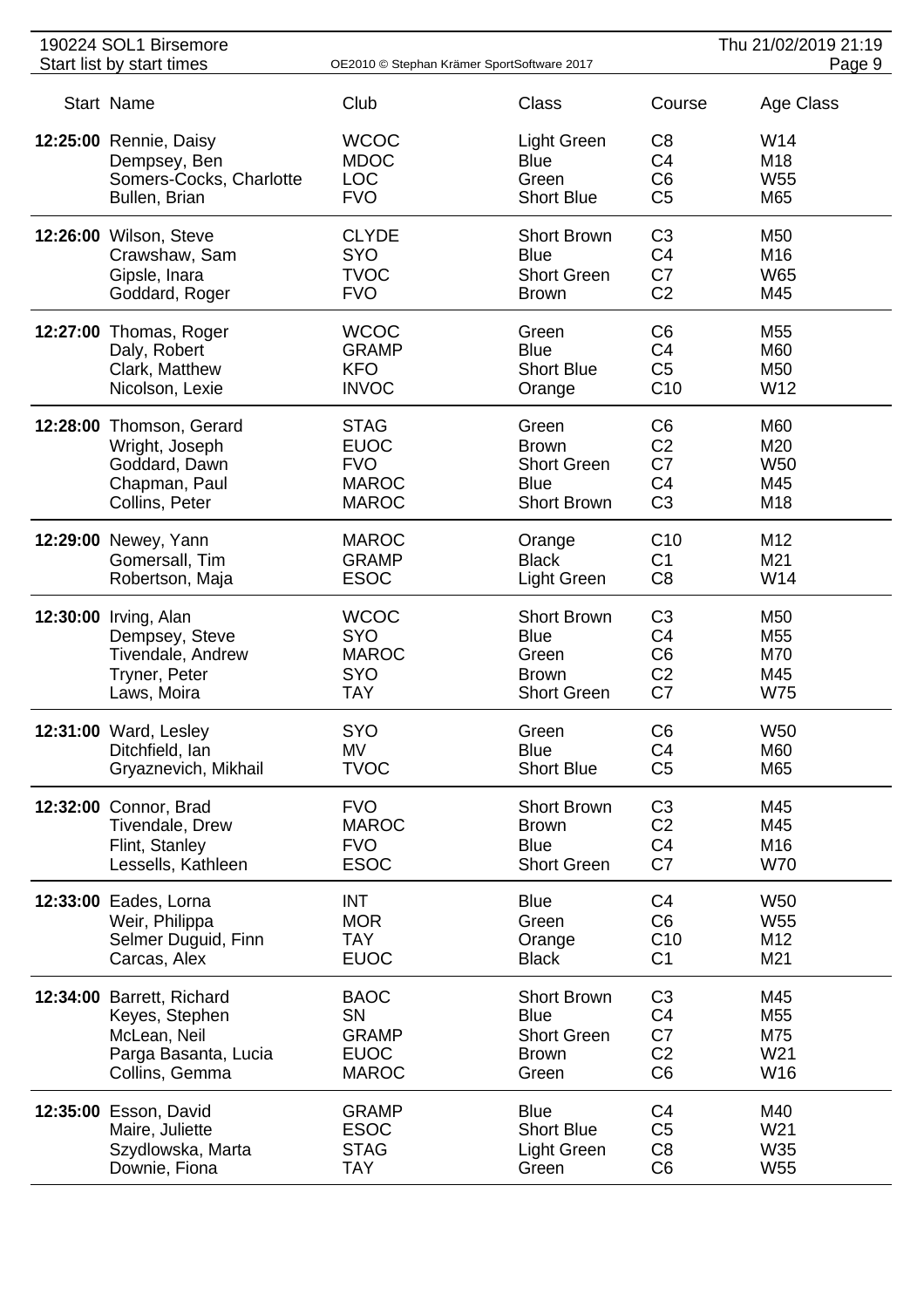| 190224 SOL1 Birsemore        |                                            |                    |                 | Thu 21/02/2019 21:19 |
|------------------------------|--------------------------------------------|--------------------|-----------------|----------------------|
| Start list by start times    | OE2010 © Stephan Krämer SportSoftware 2017 |                    |                 | Page 10              |
| Start Name                   | Club                                       | <b>Class</b>       | Course          | Age Class            |
| 12:36:00 Campbell, Andrew    | <b>MOR</b>                                 | <b>Short Brown</b> | C <sub>3</sub>  | M50                  |
| Hammond, Paul                | <b>FVO</b>                                 | <b>Brown</b>       | C <sub>2</sub>  | M40                  |
| Melville, Bill               | <b>TAY</b>                                 | <b>Short Green</b> | C <sub>7</sub>  | M75                  |
| Duguid, Alistair             | <b>TAY</b>                                 | <b>Blue</b>        | C <sub>4</sub>  | M40                  |
| Nicholson, Rosslyn           | <b>GRAMP</b>                               | Green              | C <sub>6</sub>  | <b>W50</b>           |
| 12:37:00 Nixon, Mark         | <b>FVO</b>                                 | <b>Black</b>       | C <sub>1</sub>  | M35                  |
| Goddard, Jamie               | <b>FVO</b>                                 | <b>Blue</b>        | C <sub>4</sub>  | M16                  |
| 12:38:00 Moffat, Jim         | <b>KFO</b>                                 | <b>Short Green</b> | C7              | M65                  |
| Daly, Kenneth                | <b>INT</b>                                 | Green              | C <sub>6</sub>  | M <sub>55</sub>      |
| Yardley, Gareth              | <b>GRAMP</b>                               | <b>Short Brown</b> | C <sub>3</sub>  | M50                  |
| Young, Martin                | <b>MAROC</b>                               | <b>Brown</b>       | C <sub>2</sub>  | M21                  |
| 12:39:00 Lardet, Pascal      | <b>FVO</b>                                 | Green              | C <sub>6</sub>  | M50                  |
| Griffin, Sam                 | <b>GRAMP</b>                               | <b>Blue</b>        | C <sub>4</sub>  | M <sub>16</sub>      |
| Wood, Lesley                 | <b>IND</b>                                 | Orange             | C <sub>10</sub> | <b>W60</b>           |
| 12:40:00 Cross, Jon          | <b>FVO</b>                                 | <b>Short Brown</b> | C <sub>3</sub>  | M50                  |
| Eades, Mairi                 | <b>INT</b>                                 | <b>Blue</b>        | C4              | W <sub>18</sub>      |
| Lindsay, Andrew              | <b>EUOC</b>                                | <b>Black</b>       | C <sub>1</sub>  | M21                  |
| Walsh, Fay                   | <b>EUOC</b>                                | <b>Brown</b>       | C <sub>2</sub>  | W21                  |
| Noble, Joan                  | <b>INVOC</b>                               | <b>Short Green</b> | C7              | <b>W70</b>           |
| 12:41:00 McLeod, Marsela     | <b>INVOC</b>                               | <b>Blue</b>        | C4              | W <sub>55</sub>      |
| Chapman, Carole              | <b>MOR</b>                                 | Green              | C <sub>6</sub>  | W <sub>55</sub>      |
| Chapman, Catriona            | <b>MAROC</b>                               | <b>Light Green</b> | C <sub>8</sub>  | W14                  |
| Smith, Donald                | <b>TAY</b>                                 | <b>Short Blue</b>  | C <sub>5</sub>  | M65                  |
| 12:42:00 Lawrence, Pete      | <b>GRAMP</b>                               | <b>Blue</b>        | C4              | M55                  |
| Rhodes, Ruth                 | SO                                         | <b>Short Green</b> | C7              | <b>W75</b>           |
| Salway, Richard              | <b>MAROC</b>                               | Green              | C <sub>6</sub>  | M55                  |
| Hartman, Ben                 | <b>INT</b>                                 | <b>Short Brown</b> | C <sub>3</sub>  | M50                  |
| 12:43:00 Lightfoot, Nicholas | <b>SYO</b>                                 | <b>Blue</b>        | C <sub>4</sub>  | M55                  |
| Tryner, Pauline              | <b>SYO</b>                                 | <b>Short Blue</b>  | C <sub>5</sub>  | W45                  |
| 12:44:00 Irving, Caitlin     | <b>WCOC</b>                                | Green              | C <sub>6</sub>  | W16                  |
| Tyler, Callum                | <b>ESOC</b>                                | <b>Black</b>       | C <sub>1</sub>  | M21                  |
| Lardet, Pierre               | <b>FVO</b>                                 | <b>Blue</b>        | C <sub>4</sub>  | M16                  |
| Melville, Katharine          | <b>TAY</b>                                 | <b>Short Green</b> | C7              | <b>W75</b>           |
| 12:45:00 Wright, Denise      | <b>MAROC</b>                               | <b>Short Blue</b>  | C <sub>5</sub>  | W <sub>50</sub>      |
| Kemsley, Alice               | <b>BASOC</b>                               | Light Green        | C <sub>8</sub>  | W14                  |
| Ricketts, Trevor             | <b>MAROC</b>                               | <b>Blue</b>        | C <sub>4</sub>  | M55                  |
| Berrow, Gill                 | <b>ECKO</b>                                | Green              | C <sub>6</sub>  | W60                  |
| 12:46:00 Strain, Sheila      | <b>ELO</b>                                 | <b>Short Green</b> | C7              | <b>W70</b>           |
| Petrie, Donald               | <b>CLYDE</b>                               | <b>Blue</b>        | C <sub>4</sub>  | M60                  |
| McMurtrie, Andrew            | <b>MAROC</b>                               | <b>Short Brown</b> | C <sub>3</sub>  | M50                  |
| 12:47:00 Rowlands, Helen     | <b>GRAMP</b>                               | <b>Short Blue</b>  | C <sub>5</sub>  | W50                  |
| Leonard, Jen                 | <b>FVO</b>                                 | Green              | C <sub>6</sub>  | W50                  |
|                              |                                            |                    |                 |                      |